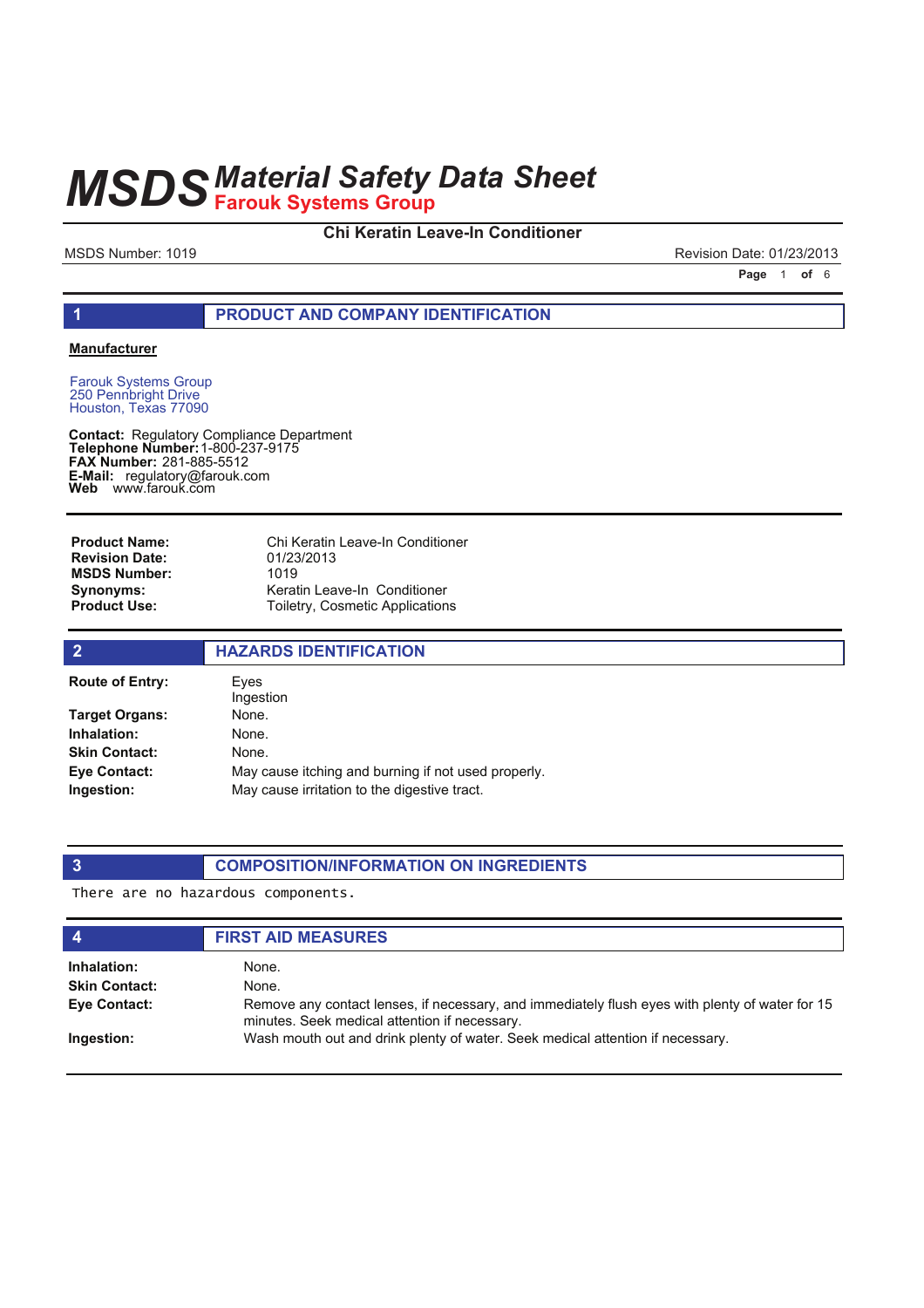## **Chi Keratin Leave-In Conditioner**

MSDS Number: 1019 **Revision Date: 01/23/2013** 

**Page 2 of 6** 

**5 FIRE FIGHTING MEASURES**

FLASHPOINT AND METHOD: Not applicable FLAMMABLE LIQUIDS: None. AUTO IGNITION TEMP: None. FLAMMABLE CLASS: None. BURNING RATE OF SOLID: Not available GENERAL HAZARDS: Evacuate personnel downwind of fire to avoid inhalation of fumes and smoke. EXTINGUISHING METHODS: Chemical type foam, CO2(Carbon Dioxide), Dry Chemical, Water Fog HAZARDOUS COMBUSTION PRODUCTS: None.

FIRE FIGHTING PROCEDURES: This product is not flammable.However, hazardous decomposition and combustion products may be formed in a fire situation. Cool exposed containers with water spray to prevent overheating.

FIRE FIGHTING EQUIPMENT: Respiratory and eye protection are required for fire fighting personnel. Full protective equipment (Bunker Gear) and self contained breathing apparatus (SCBA) should be used for all indoor fires and significant outdoor fires. For small outdoor fires, which may be easily extinguished with a portable fire extinguisher, use of a SCBA may not be needed.

## **6 ACCIDENTAL RELEASE MEASURES**

SMALL SPILL: When a spill occurs, use absorbent material on the substance. Dispose of the material according to all local, state and federal regulations. Always use an absorbent material when cleaning up a spill.

ENVIRONMENTAL PRECAUTIONS: Avoid run-off or release into sewers, stormdrains and waterways.

GENERAL PRECAUTIONS: Remove containers away from flammable materials.

## **FIGURE 12 IN STORAGE**

**Handling Precautions:**

**Storage Requirements:**

Use appropriate personal protective equipment as specified in Section 8. Handle in a manner consistent with good household/personal techniques and practices. Keep containers/bottles securely sealed when not in use. Store in cool/dry conditions that do not exceed room temperature. Try to store product in temperatures between 40°F to 90° F.

| 8                                 | <b>EXPOSURE CONTROLS/PERSONAL PROTECTION</b>                                                                                                                                                                                                                                                                                |
|-----------------------------------|-----------------------------------------------------------------------------------------------------------------------------------------------------------------------------------------------------------------------------------------------------------------------------------------------------------------------------|
| <b>Engineering Controls:</b>      | These recommendations provide general guideance for handling this product safely.<br>Because specific use conditions may vary, safety procedures should be developed for<br>each specific application of this product. When developing procedures, always<br>consider potential waste, disposal and personal safety issues. |
| <b>Protective Equipment:</b>      | EYES AND FACE: For reasonable foreseeable uses of this product, eye and face<br>protection is not required.<br>SKIN: For reasonable foreseeable uses of this product, skin protection is not required.                                                                                                                      |
| <b>Exposure Guidelines/Other:</b> | RESPIRATORY: For reasonable foreseeable uses of this product, respiratory<br>protection is not required.<br>EXPOSURE GUIDELINES: Overexposure is unlikely. Since all parameters cannot be foreseen, the use of engineering controls<br>to reduce exposure may be necessary.                                                 |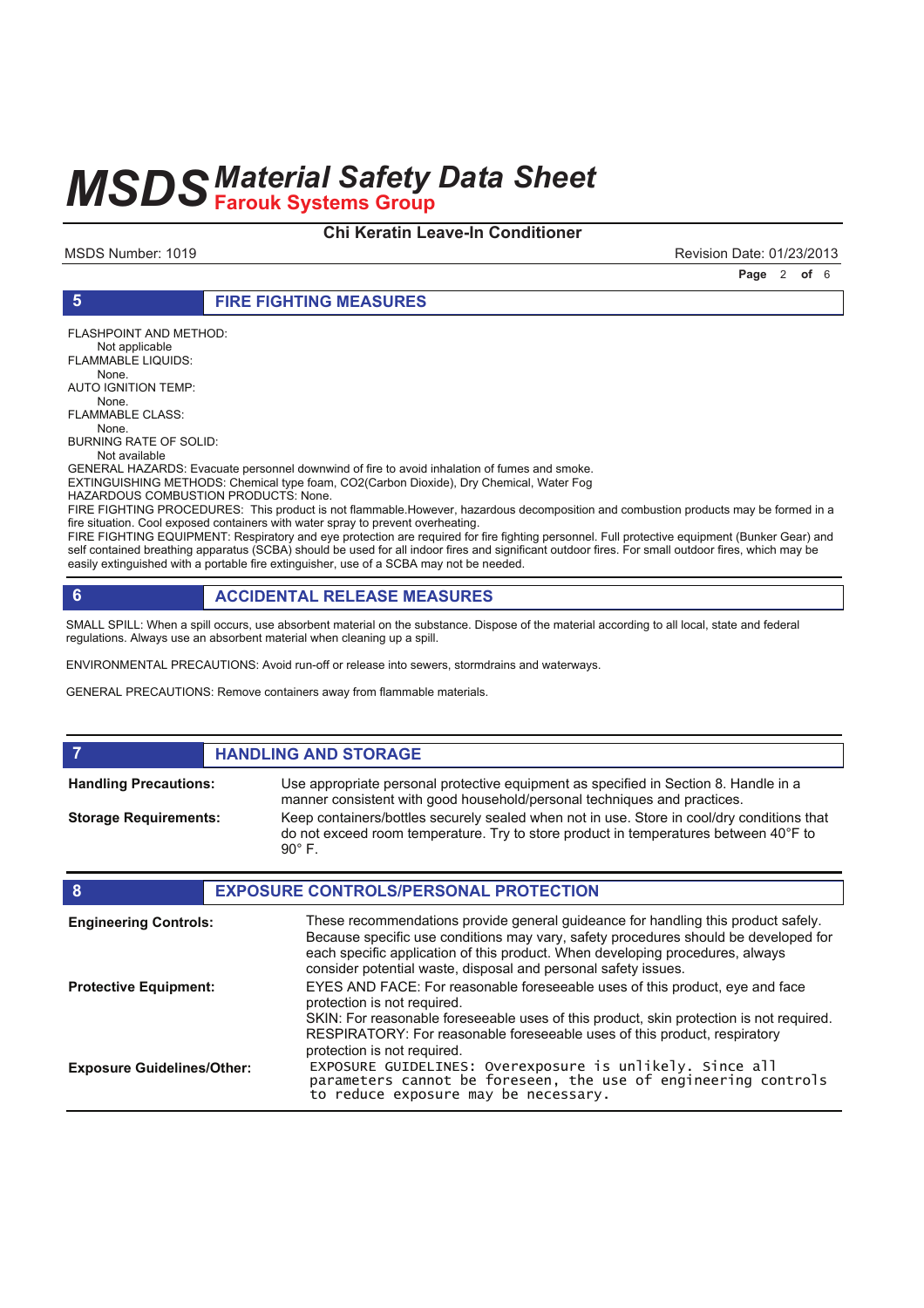## **Chi Keratin Leave-In Conditioner**

MSDS Number: 1019 **Revision Date: 01/23/2013** 

**Page 3 of 6** 

## **9 PHYSICAL AND CHEMICAL PROPERTIES**

| Appearance:            | Whi  |
|------------------------|------|
| <b>Physical State:</b> | Cre  |
| Odor:                  | Plea |
| pH:                    | 4-5  |
| <b>Vapor Pressure:</b> | N/A  |
| <b>Vapor Density:</b>  | N/A  |

**White Physical State:** Cream **Odor:** Pleasant fragrance **pH:** 4-5 - 5.5 **Vapor Density:** N/A

**Boiling Point:** 150°F **Freezing/Melting Pt.:** N/A **Solubility:** Soluble in water. **Spec Grav./Density:**

**Viscosity:** 1600 - 2400

## **10 STABILITY AND REACTIVITY Stability:** YES **Conditions to avoid:** Extreme temperatures. **Materials to avoid (incompatability):** Keep away from strong oxidizing material. **Hazardous Decomposition products:** None known. Hazardous Polymerization: Will Not Occur.

### **11 TOXICOLOGICAL INFORMATION**

ACUTE: DERMAL LD50: Not available. ORAL LD50: Not available. INHALATION LC50: Not available. EYE EFFECTS: This product may cause irritation to eyes if not used under normal conditions. TARGET ORGANS: NONE. SENSITIZATIONS: Not available. CARCINOGENICITY: IARC: Listed by IARC - No.  $NTP:$  Listed by  $NTP - NO$ . OSHA: Listed by OSHA - No.

MUTAGENICITY: Not available. REPRODUCTIVE EFFECTS: None. TERATOGENIC EFFECTS: Not available.

## **12 ECOLOGICAL INFORMATION**

ENVIRONMENTAL DATA: Not available. ECOTOXICOLOGICAL INFO: Not available. DISTRIBUTION: Not available. CHEMICAL FATE INFO: Not available.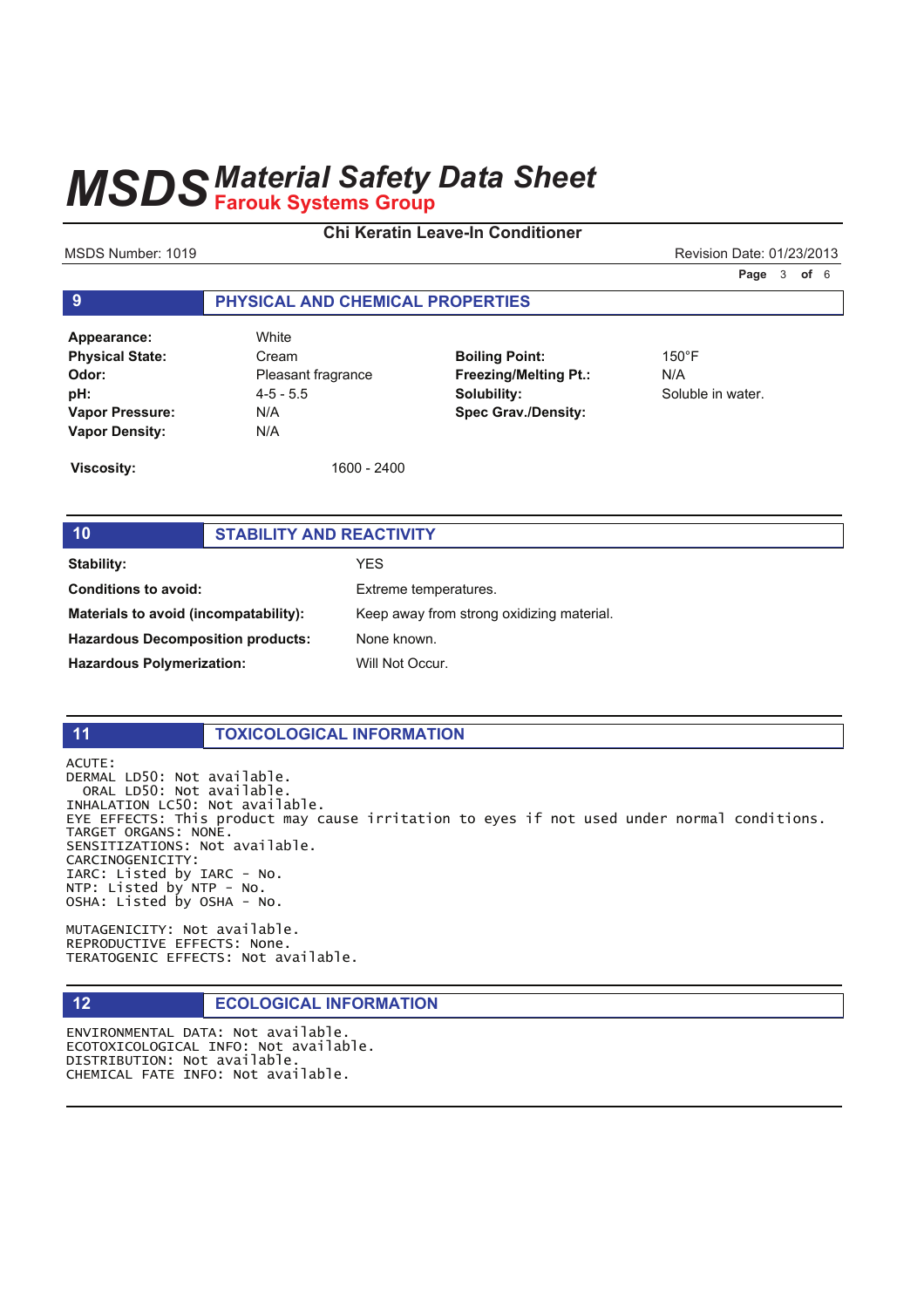## **Chi Keratin Leave-In Conditioner**

MSDS Number: 1019 **Revision Date: 01/23/2013** 

**Page 4 of 6** 

### **13 DISPOSAL CONSIDERATIONS**

US EPA Waste Number and Descriptions:

DISPOSAL METHOD: Controlled release of diluted product into a biological wastewater treatment plant. COMPONENT WASTE NUMBER: No EPA Waste Numbers are applicable for this product's components. DISPOSAL INSTRUCTIONS: Dispose of waste material according to local, state and federal rules and regulations.

## **14 TRANSPORT INFORMATION**

This product is not regulated as a hazardous material by the United States (DOT) or Canadian (TDG) transportation regulations.

DOT CLASSIFICATION: Shipping Name: Chi Keratin Leave-In Conditioner Class: None. Non-regulated, non-hazardous

IMDG CLASSIFICATION: Shipping Name: Chi Keratin Leave-In Conditioner Class: None. Non-regulated, non-hazardous

IATA CLASSIFICATION: Shipping Name: Chi Keratin Leave-In Conditioner Class: None. Non-regulated, non-hazardous

1-800-424-9300 1 Inside the United States outside the United States **CHEMTREC** 

1-703-527-3887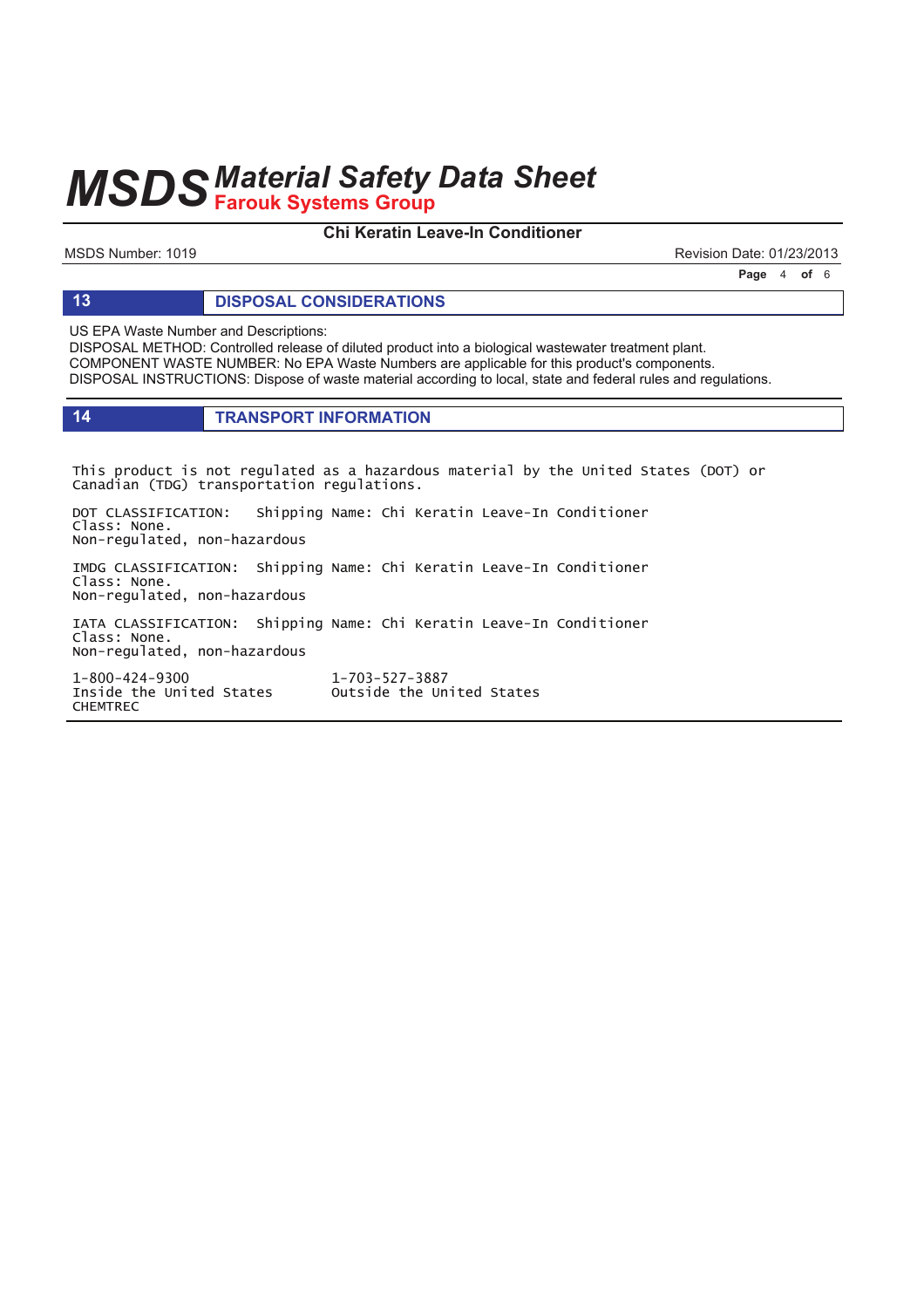### Chi Keratin Leave-In Conditioner

MSDS Number: 1019

15

Revision Date: 01/23/2013

Page 5 of 6

### **REGULATORY INFORMATION**

UNITED STATES: SARA TITLE III (Superfund Amendments and Reauthorization Act) 311/312 HAZARD CATEGORIES

Fire: No. Pressure Generating: No. Reactivity: No. Acute: No.<br>313 REPORTABLE INGREDIENTS: Not applicable. TITLE III NOTES: None. CERCLA(Comprehensive Response, Compensation, and Liability Act) CERCLA RQ: None. TSCA(Toxic Substance Release Act) TSCA REGULATORY: All ingredients are listed in the TSCA Inventory. CANADA: WHMIS(WORKER HAZARDOUS MATERIAL INFORMATION SYSTEM)

This product is WHMIS controlled. CANADIAN INGREDIENT DISCLOSURE LIST: None. CANADIAN ENVIRONMENTAL PROTECTION ACT: All intentional ingredients are listed on the<br>DSL(Domestic Substance List).

EUROPEAN COMMUNITY: EU REGULATORY: All intentional ingredients are listed on the European's EINECS Inventory. STATE REGULATIONS: Not available.<br>LOCAL REGULATIONS: Not available.

**OTHER INFORMATION** 

NFPA CODES: Hazard Scale:  $0 = \text{Normal}$  $1 =$  Slight  $2 =$  Moderate  $3 =$  Serious  $4 =$  Severe **NFPA RATING:** FLAMMABILITY: 0 HEALTH: 1 REACTIVITY: 0 SPECIAL: None

16

**HMIS RATING:** FLAMMABILITY: 0 HEALTH: 1 PHYSICAL HAZARD: 0 PERSONAL PROTECTION: N/A

Disclaimer: Reasonable care has been taken in the preparation of this information, but the manufacturer makes no warranty of merchantability or any other warranty, expressed or implied, with respect to this information. The manufacturer makes no representations and assumes no liability for any direct, incidental or consequential damages resulting from its use.